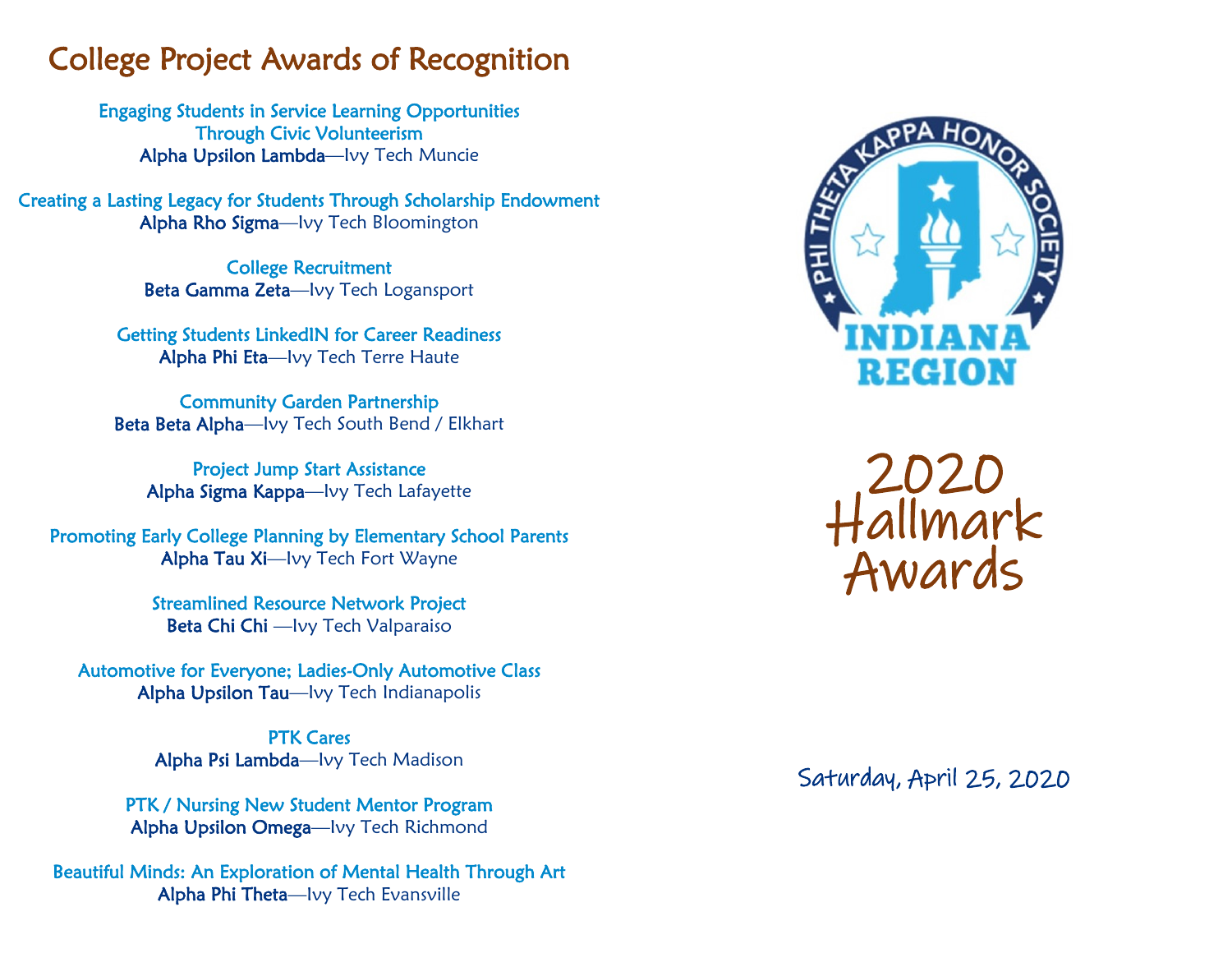# Regional Hallmark Awards Chapter Awards

### Chapter Member Awards

- Distinguished: Courtney Waskow, Alpha Rho Sigma-lvy Tech Bloomington
- Outstanding: Brandi Self, Alpha Tau Sigma—Ivy Tech Sellersburg

### Chapter Officer Awards

- **Distinguished:** Lydia Hoppenstedt, Alpha Phi Theta—Ivy Tech Evansville
- Outstanding: Nicholas Fullmer, Alpha Upsilon Omega—Ivy Tech Richmond
- Outstanding: Cynthia Kendall, Alpha Tau Sigma-lvy Tech Sellersburg
- Outstanding: Lindsey Skelton, Alpha Phi Eta—Ivy Tech Terre **Haute**

### Chapter Officer Team Awards

- Distinguished: Alpha Phi Theta—Ivy Tech Evansville: Lisa Daugherty, Andrew Folz, Emerald Greene, Lydia Hoppenstedt, Cher'Rita Horne, Amber Jude, Alecia Kalaher, Earl Scavella, Anarae Silverwillow, Michaela Stevens, Tyler Suter
- **Outstanding:** Alpha Rho Sigma-lvy Tech Bloomington: Seth Feeler, Sainquta Jones, Zoe Mantha, Christina Naylor, Kevin Oliver, Alex Runyon, Caitlyn Smith, Amy Tomey, Debra **Woodruff**
- Outstanding: Beta Chi Chi—Ivy Tech Valparaiso: Kevin Isek, Christopher Smith, Kortney Wilgus, Kristen Wright

## Honors in Action Theme Awards

Theme 1: Networks of Life Alpha Phi Pi—Ivy Tech Kokomo Beta Gamma Zeta—Ivy Tech Logansport Beta Chi Chi-lvy Tech Valparaiso Alpha Psi Lambda—Ivy Tech Madison Alpha Phi Eta—Ivy Tech Terre Haute

Theme 3: Politics of Identity Alpha Phi Theta—Ivy Tech Evansville Alpha Tau Xi—Ivy Tech Fort Wayne

Theme 4: Dynamics of Discovery Alpha Sigma Kappa—Ivy Tech Lafayette

Theme 6: Visions of Justice Alpha Upsilon Tau—Ivy Tech Indianapolis Beta Beta Alpha—Ivy Tech South Bend / Elkhart

Theme 7: Powers of Connection Alpha Rho Sigma—Ivy Tech Bloomington Alpha Upsilon Omega—Ivy Tech Richmond

Theme 8: Worlds at Work Alpha Upsilon Lambda—Ivy Tech Muncie

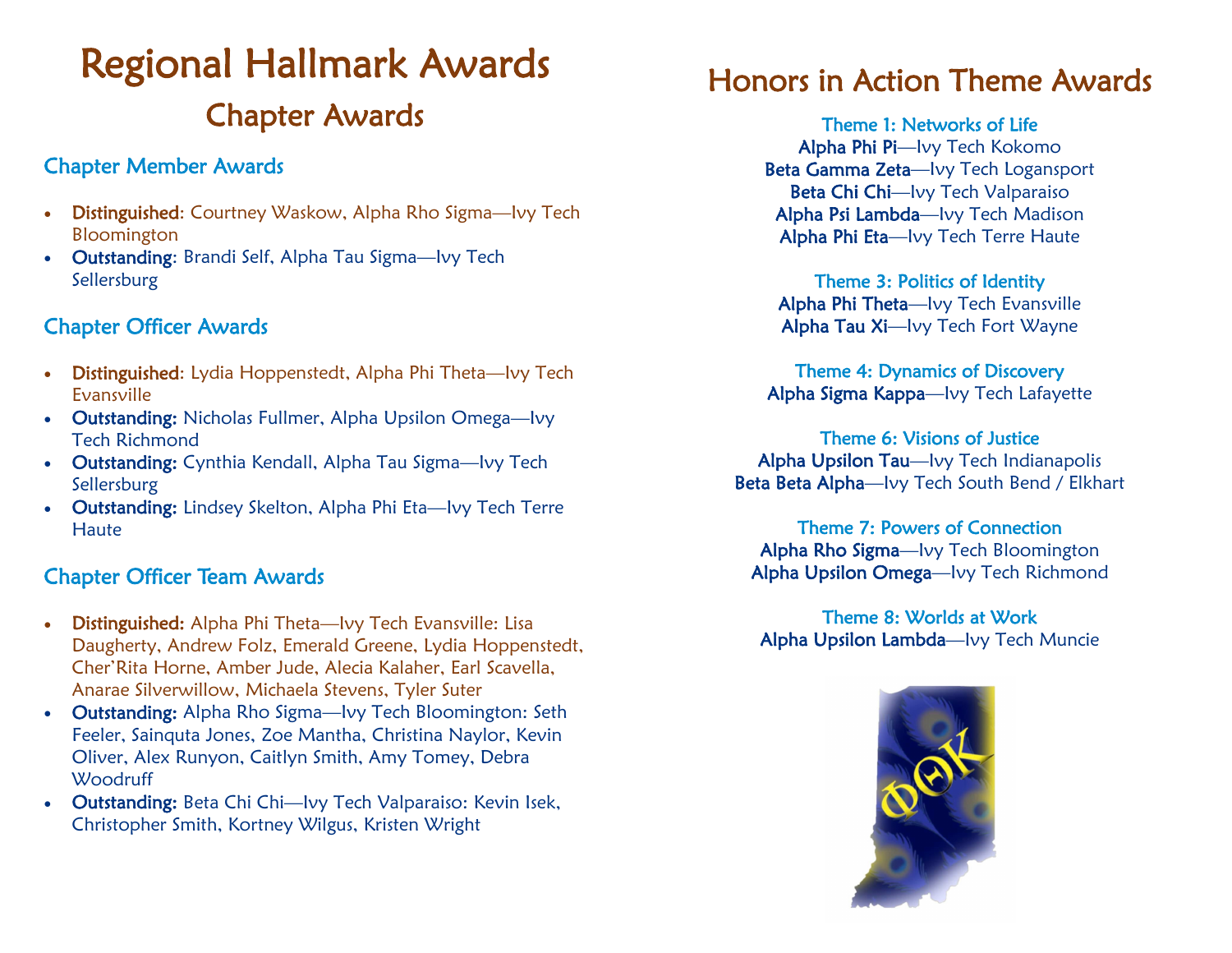## Scholarships & Other Honors

### Sue Jackson Awards

- Lydia Hoppenstedt—Alpha Phi Theta—Ivy Tech Evansville
- Cynthia Kendall—Alpha Tau Sigma —Ivy Tech Sellersburg
- Leslie Nungaray Mondragon-Beta Beta Alpha Ivy Tech South Bend / Elkhart
- Christopher Smith—Beta Chi Chi —Ivy Tech Valparaiso
- Amy Tomey—Alpha Rho Sigma—Ivy Tech Bloomington

### Dr. Leo Studach Catalyst Travel Scholarship

- Crystal Johnson—Alpha Psi Lambda—Ivy Tech Madison
- Amy Tomey—Alpha Rho Sigma—Ivy Tech Bloomington

### Eugene Spiess Scholarship

### \$1000 Recipient

Kevin Oliver—Alpha Rho Sigma—Ivy Tech Bloomington

### \$500 Recipients

- Chrissa Johnson—Alpha Rho Sigma—Ivy Tech Bloomington
- Alex Runyon—Alpha Rho Sigma—Ivy Tech Bloomington

### Phi Theta Kappa's Honors Case Study Challenge International Winner

• "Improving the Future of Indiana's Environment"—Beta Chi Chi—Ivy Tech Valparaiso



## 5 Star Chapter Awards

### 1 Star Chapters

Alpha Omega Delta—Anderson Alpha Phi Omega—Gary Alpha Rho Tau—Columbus Beta Gamma Tau— Lawrenceburg Beta Phi Tau—Marion Beta Zeta Rho—Vincennes University Jasper Zeta Psi—Vincennes University

### 2 Star Chapters

Beta Beta Beta-Ancilla College

3 Star Chapters

Beta Zeta Kappa—Warsaw

### 4 Star Chapters

Alpha Phi Pi—Kokomo Alpha Tau Sigma—Sellersburg Alpha Tau Xi—Fort Wayne

### 5 Star Chapters

Alpha Phi Eta—Terre Haute Alpha Phi Theta—Evansville Alpha Psi Lambda—Madison Alpha Rho Sigma— Bloomington Alpha Sigma Kappa—Lafayette Alpha Upsilon Lambda— Muncie Alpha Upsilon Omega— Richmond Alpha Upsilon Tau— Indianapolis Beta Beta Alpha—South Bend / Elkhart Beta Chi Chi—Valparaiso Beta Gamma Zeta—Logansport

## Indiana Region Flag Bearer

• Christopher Smith, Beta Chi Chi—Ivy Tech Valparaiso

## Distinguished Regional Officer

• Kimberly Hesla, Beta Beta Alpha—Ivy Tech South Bend / Elkhart